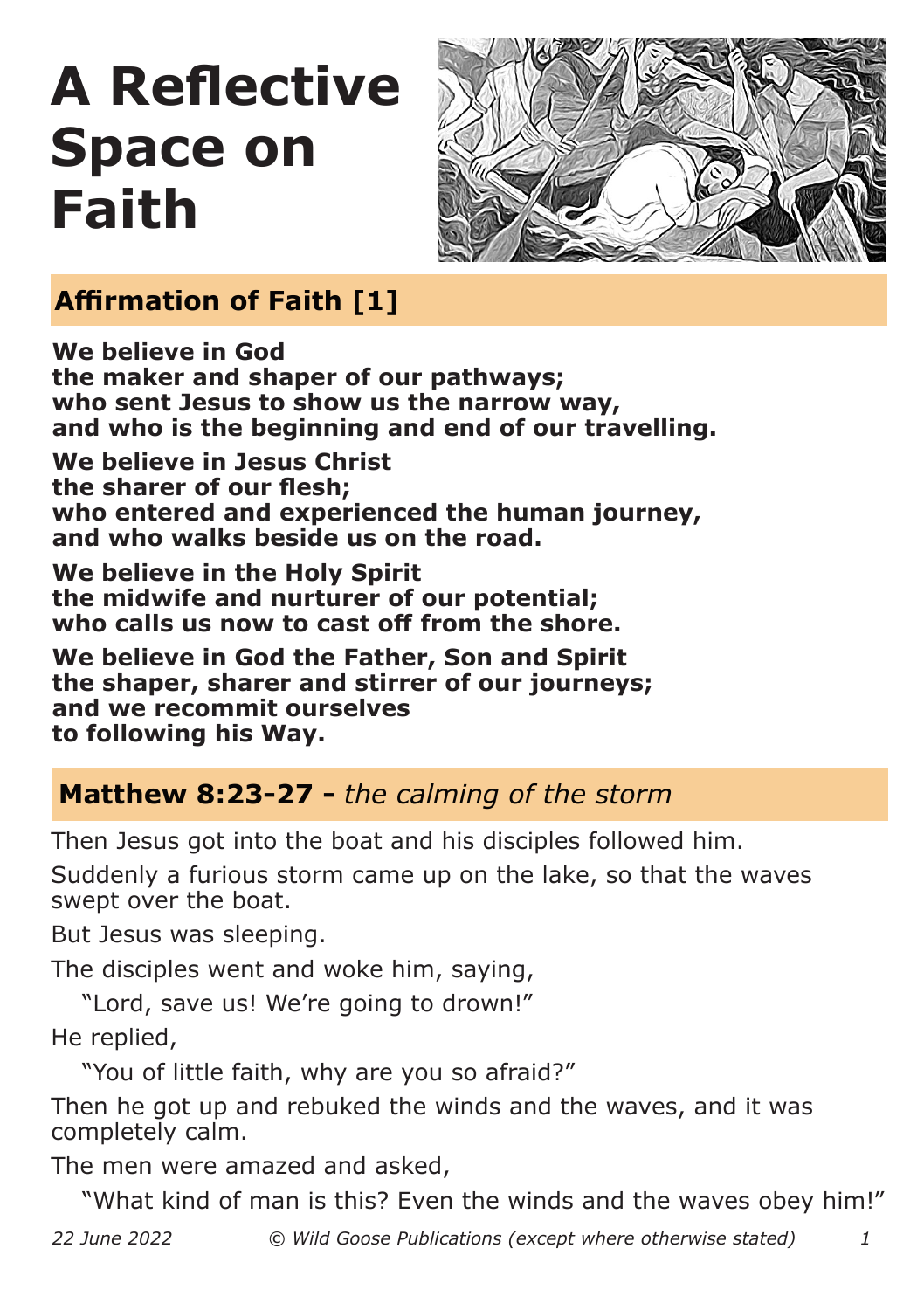#### **H.L.Mencken, a well known atheist, defined faith as -** *"An illogical belief in the occurrence of the improbable."*

**How might**

**you**

**provide a rebuttal to Mencken's definition in defence of your faith?**

| Safe in the shadow of the Lord,<br>beneath his hand and power,<br>I trust in him, I trust in him,<br>my fortress and my tower.  |  |
|---------------------------------------------------------------------------------------------------------------------------------|--|
| My hope is set on God alone,<br>though Satan spreads his snare,<br>I trust in him, I trust in him,<br>to keep me in his care.   |  |
| From fears and phantoms of the night,<br>from foes about my way,<br>I trust in him, I trust in him,<br>by darkness as by day.   |  |
| His holy angels keep my feet<br>secure from every stone;<br>I trust in him, I trust in him,<br>and unafraid go on.              |  |
| Strong in the everlasting Name,<br>and in my Father's care,<br>I trust in him, I trust in him,<br>who hears and answers prayer. |  |
| Safe in the shadow of the Lord,<br>possessed by love divine,<br>I trust in him, I trust in him,<br>and meet his love with mine. |  |
| © 1970, Timothy Dudley-Smith: CCL 37357                                                                                         |  |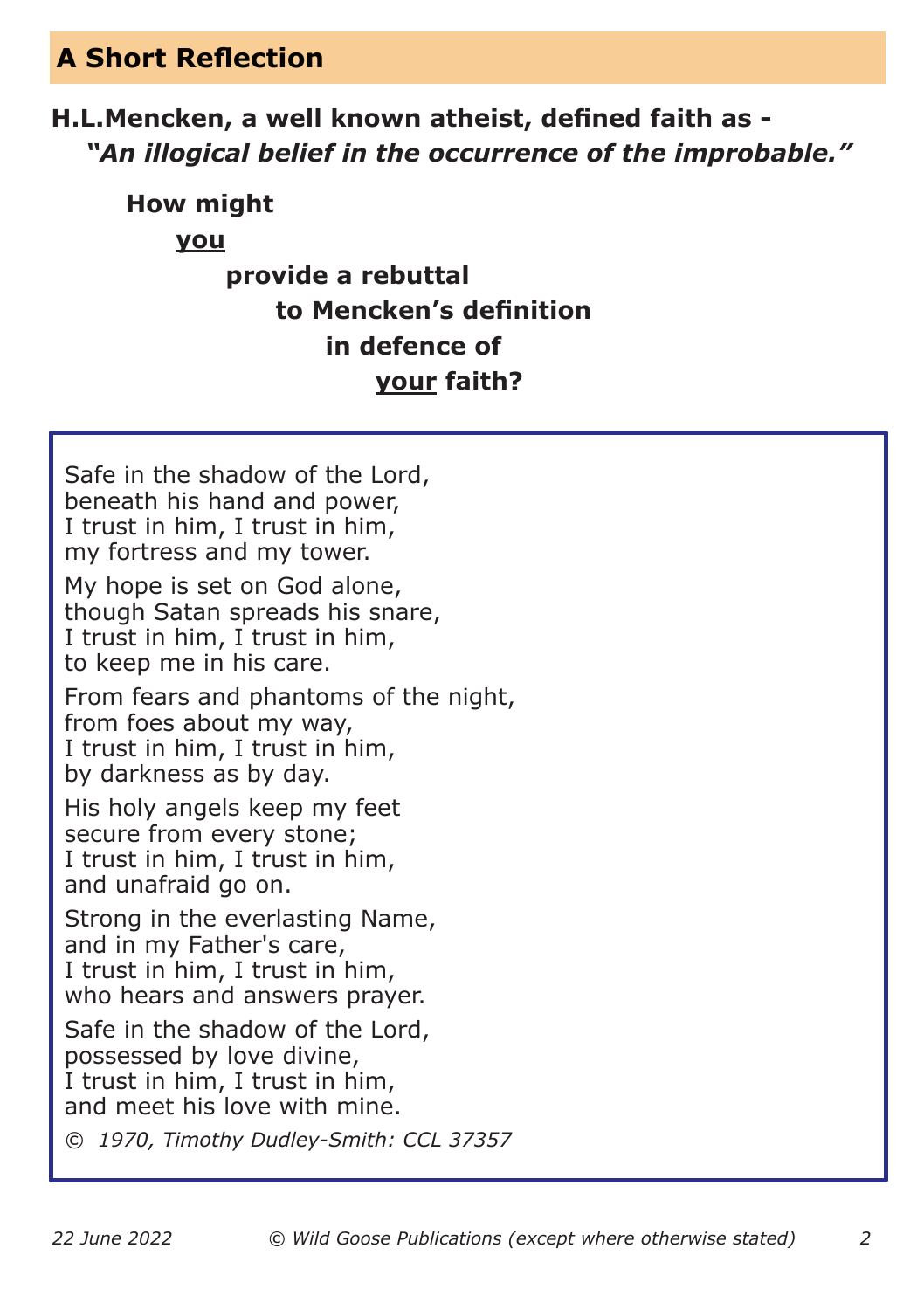## **Affirmation of Faith [2]**

With the whole church **we affirm that we are made in God's image, befriended by Christ, empowered by the Spirit.**

With people everywhere **we affirm God's goodness at the heart of humanity planted more deeply than all that is wrong.**

With all creation **we celebrate the miracle and wonder of life, the unfolding purposes of God for ever at work in ourselves in the world.**

#### **Matthew 8:5-13 -** *healing of the centurion's servant*

When he entered Capernaum, a centurion came to him, appealing to him and saying,

'Lord, my servant is lying at home paralysed, in terrible distress.'

And he said to him,

'I will come and cure him.'

The centurion answered,

'Lord, I am not worthy to have you come under my roof; but only speak the word, and my servant will be healed. For I also am a man under authority, with soldiers under me; and I say to one, "Go", and he goes, and to another, "Come", and he comes, and to my slave, "Do this", and the slave does it.'

When Jesus heard him, he was amazed and said to those who followed him,

'Truly I tell you, in no one in Israel have I found such faith. I tell you, many will come from east and west and will eat with Abraham and Isaac and Jacob in the kingdom of heaven, while the heirs of the kingdom will be thrown into the outer darkness, where there will be weeping and gnashing of teeth.'

And to the centurion Jesus said,

'Go; let it be done for you according to your faith.'

And the servant was healed in that hour.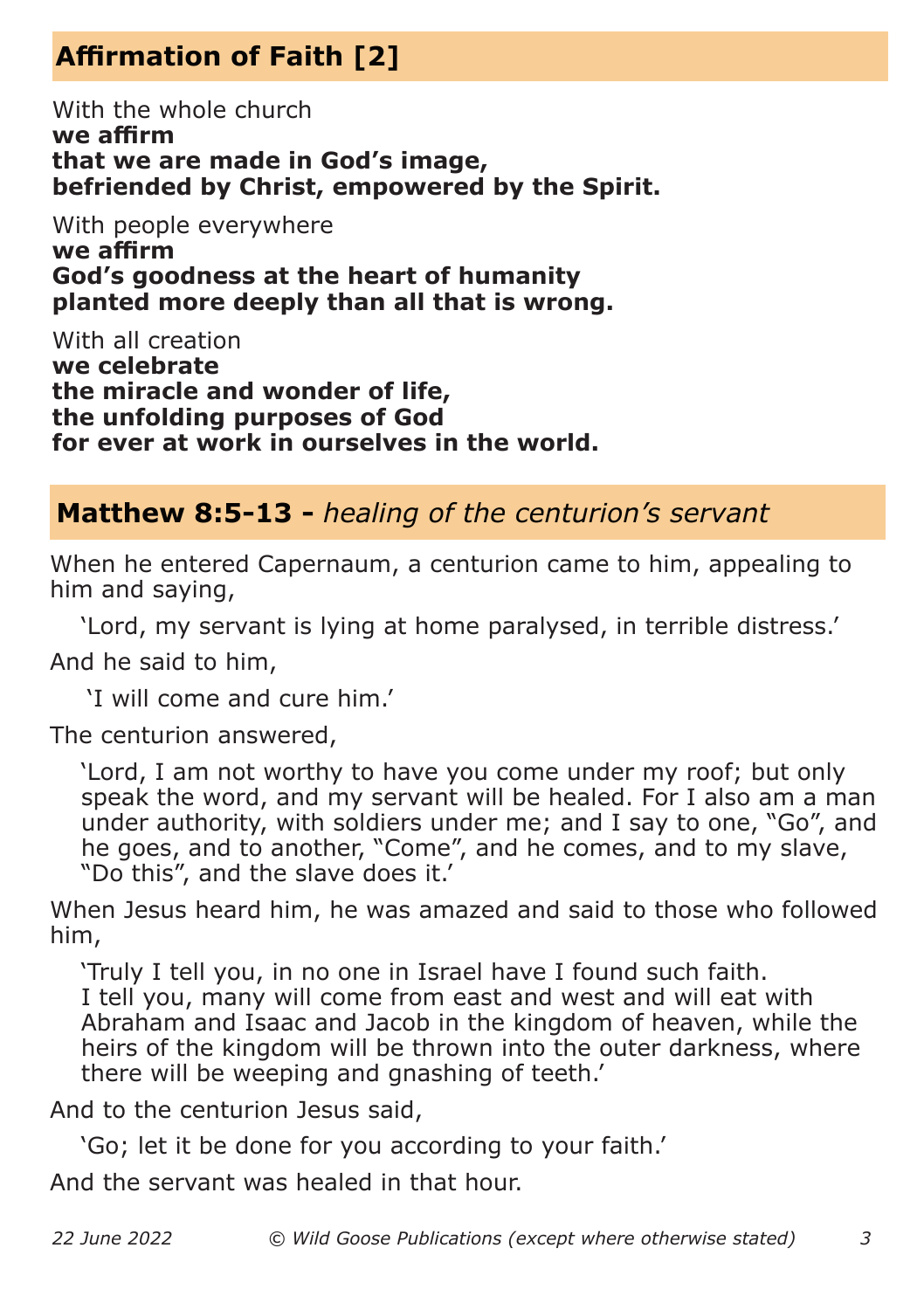## **Words of Trust**

**Lord, in faith, into your hands I commit all that is good and creative in my life, only you can make the most of it.**

**Lord, in faith, into your hands I commit my mistakes, only you can redeem them, bringing good out of them. Lord, in faith, into your hands I commit my sins, only your forgiveness is big enough to cover them all. Lord, in faith, into your hands I commit what I do not understand about you, only you can answer my questions. Lord, in faith, into your hands I commit me. Now, let us just get on with it.**

*Ian Cowie*

O God, you are my God alone, whom eagerly I seek, though longing fills my soul with thirst and leaves my body weak. Just like a dry and barren land awaits a freshening shower, I long within your house to see your glory and your power. Your faithful love surpasses life, evoking all my praise. Through every day, to bless your name, my hands in joy I' ll raise. My deepest needs you satisfy as with a sumptuous feast. So, on my lips and in my heart, your praise has never ceased. Throughout the night I lie in bed and call you, Lord, to mind; in darkest hours I meditate how God, my strength, is kind. Beneath the shadow of your wing, I live and feel secure; and daily, as I follow close, your right hand keeps me sure. *John L Bell © 1993 WGRG, Iona Community: CCL Licence number: 37357*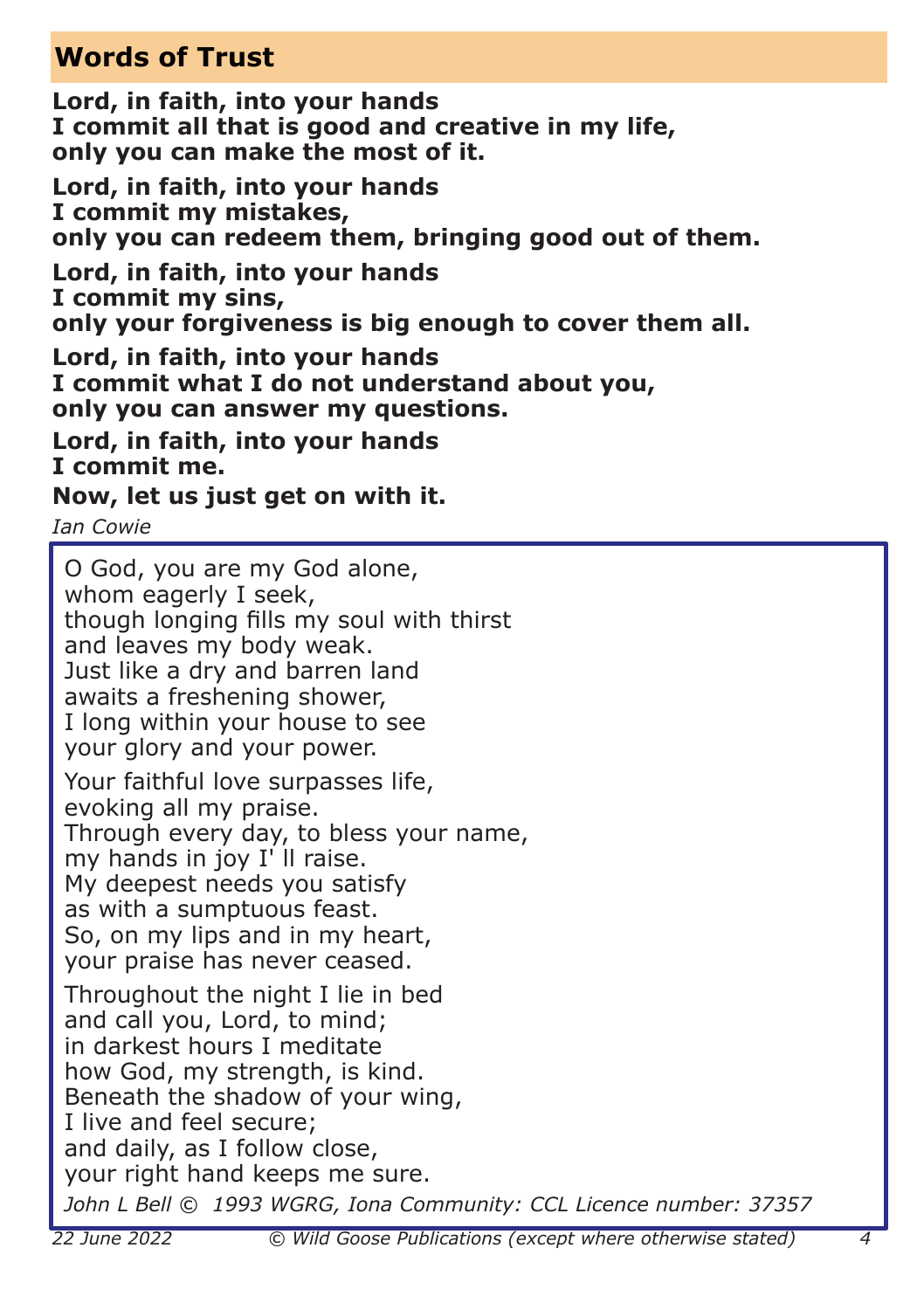## **Affirmation of Faith [3]**

I believe in the sun even when it is not shining And I believe in love, even when there's no one there. And I believe in God, even when He is silent.

I believe through any trial, there is always a way

But sometimes in this suffering and hopeless despair my heart cries for shelter, to know someone's there

But a voice rises within me, saying "hold on my child, I'll give you strength, I'll give you hope. Just stay a little while."

I believe in the sun even when it is not shining And I believe in love even when there's no one there But I believe in God even when he is silent

I believe through any trial there is always a way.

May there someday be sunshine May there someday be happiness May there someday be love May there someday be peace….

*Unknown (written during WW2, on the wall of a cellar, by a Jew in the Cologne concentration camp)*

#### **James 2:14-26 -** *Faith and Deeds*

What good is it, my brothers and sisters, if someone claims to have faith but has no deeds? Can such faith save them?

Suppose a brother or a sister is without clothes and daily food. If one of you says to them, "Go in peace; keep warm and well fed," but does nothing about their physical needs, what good is it? In the same way, faith by itself, if it is not accompanied by action, is dead.

But someone will say, "You have faith; I have deeds."

*[Continues ….]*

5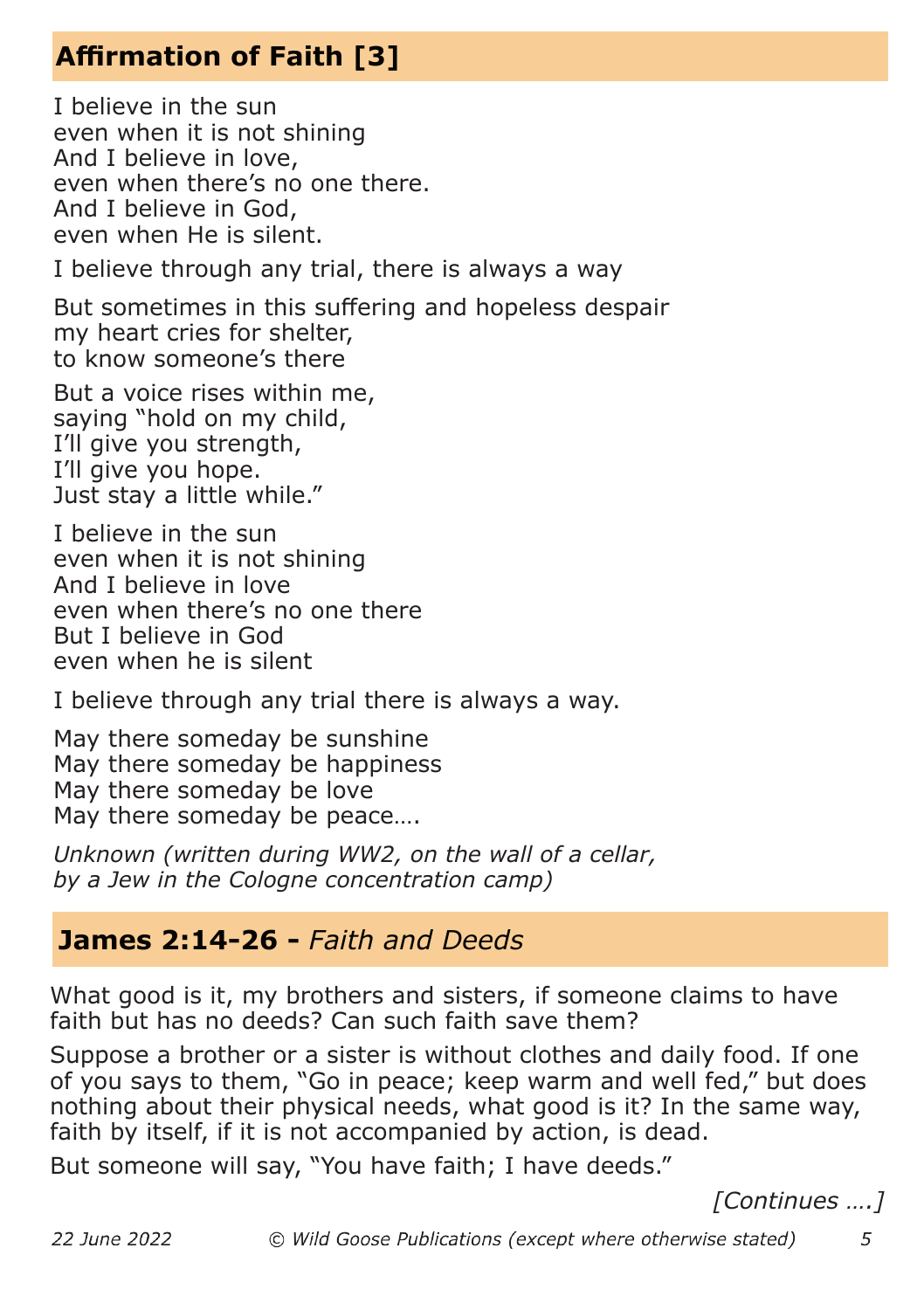[…]

Show me your faith without deeds, and I will show you my faith by my deeds.

You believe that there is one God.

Good! Even the demons believe that—and shudder.

You foolish person, do you want evidence that faith without deeds is useless?

Was not our father Abraham considered righteous for what he did when he offered his son Isaac on the altar? You see that his faith and his actions were working together, and his faith was made complete by what he did. And the scripture was fulfilled that says, "Abraham believed God, and it was credited to him as righteousness," and he was called God's friend. You see that a person is considered righteous by what they do and not by faith alone.

In the same way, was not even Rahab the prostitute considered righteous for what she did when she gave lodging to the spies and sent them off in a different direction?

As the body without the spirit is dead, so faith without deeds is dead.

'Take up your cross', he says, 'and follow me, and in my love and comfort you shall hide. I am the Way', he says, 'so follow me; do not fear, I am here at your side.' What if the rocks are blistering my feet. and the sun's heat beats upon my head? Near me a grass path beckons with its flowers, I'm tempted to go that way instead. What if the tiredness aches behind my eyes and my boat is impossible to steer? Out on an ocean, drifting and alone, am I still, even then, to persevere? Strangest of wonders, wonderfully strange, that the cross can set me free. Nothing is stronger than the love of God: I know very well that he loves me. 'Take up your cross', he says, 'and follow me, and in my love and comfort you shall hide. I am the Way', he says, 'so follow me; do not fear, I am here at your side.' *Susan Sayers © 1984, Kevin Mayhew Ltd. CCL Licence number: 37357*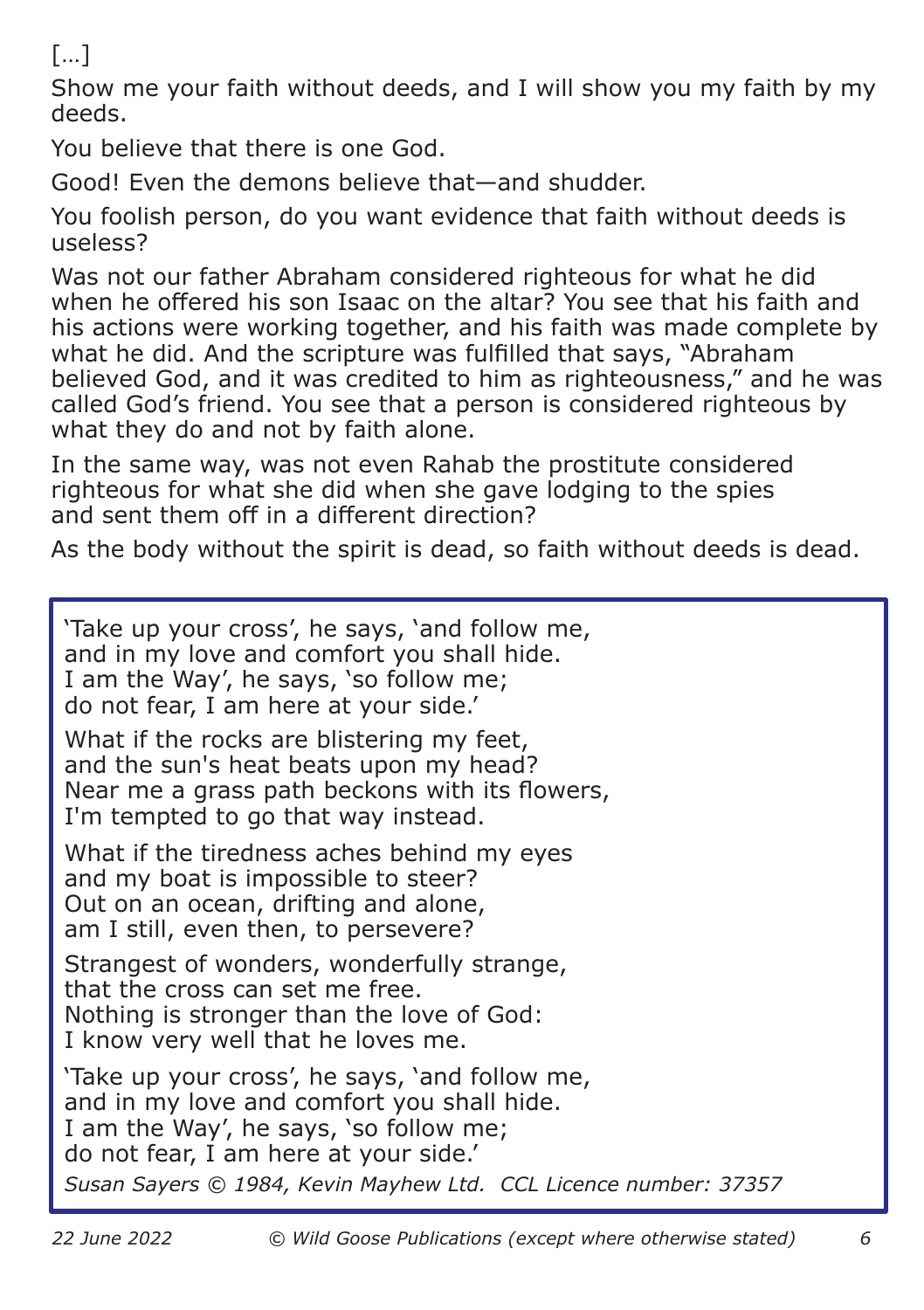#### **Prayer**

We pray for those who, because of their faith in you, have been led through all kinds of trials and tribulations; for those who are finding the journey of faith lonely and painful or have given up.

And we pray for those for whom faith in you almost comes too easily - whose faith has never grown or deepened.

We pray for those who find it hard to believe because they have too many of this world's good things and for those who find it hard because they haven't enough. We pray for those who find it hard to accept anything that cannot be seen, touched or proved – like love, hope, peace and joy.

We pray for those who are required to work out their faith before a watching, cynical world that wants instant answers. We pray for the leaders of nations

and of communities large and small;

we pray for those responsible for what we see on our screens, read in our papers and are confronted with on social media.

We pray for those whose faith is challenged by despair; for those who are finding that the burden of living is too great to bear;

for the sick and the dying and those who wait with them; for the lonely and the alone and for sad and sorrowful people. And we pray for those whose faith is worked out in deeds to give of their time, their energy and of themselves to help those in any form of need.

And so we pray for a renewal of faith that is never afraid of criticism or doubt; faith that is honest, open, never evasive, never afraid of questions; faith which faces every challenge with humility and meets every need with deeds of loving generosity.

Lord, let your love at work in us turn our prayers and confession of faith into deeds of genuine concern and effective action, so that through us you may create in others faith to overcome disaster and fear, and to make them whole. This we ask through Jesus Christ, the Author and Perfecter of our faith.

#### **Amen**

*Based on David Clowes: 500 Prayers for all Occasions: 412*